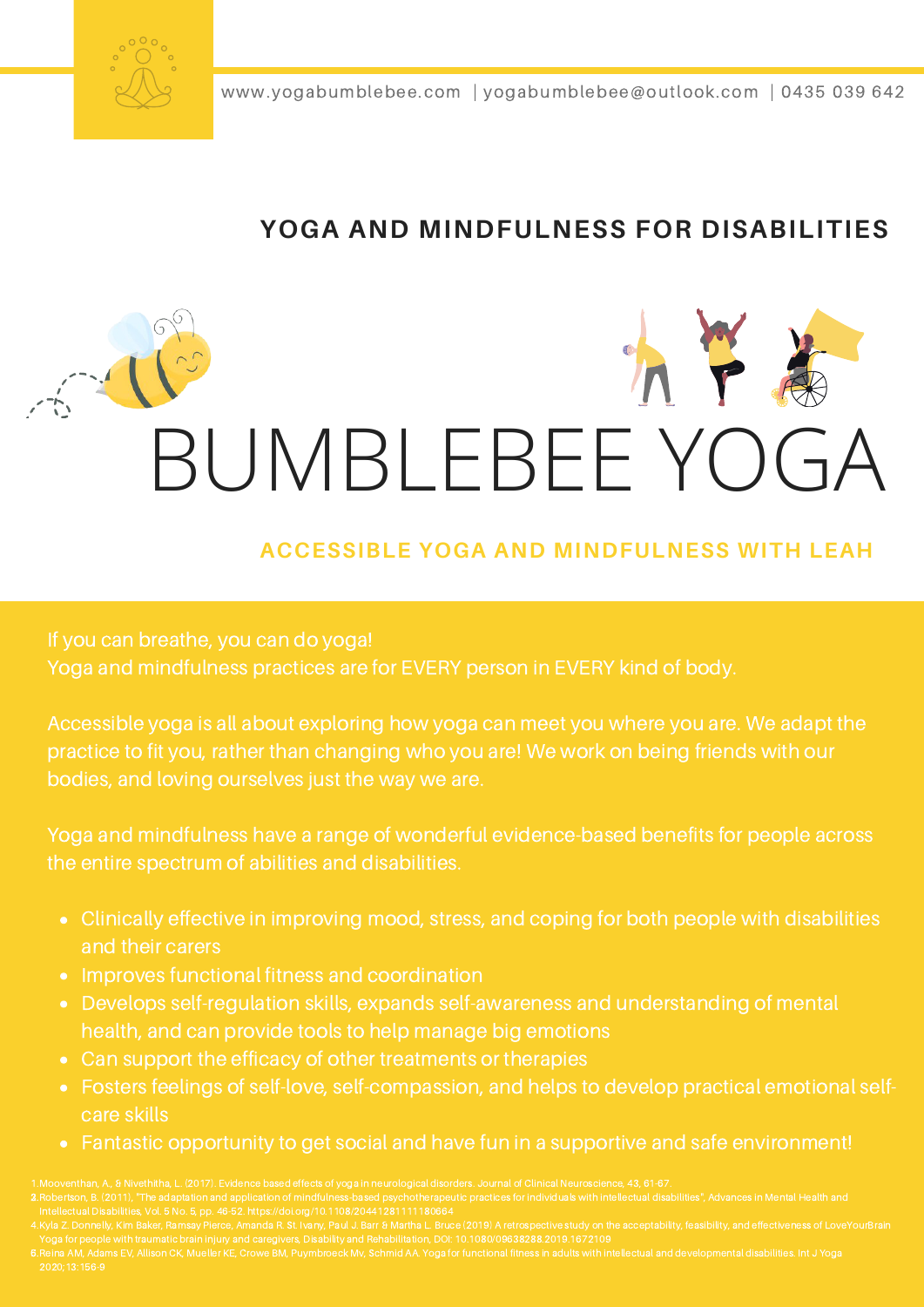## **The Programs**

Bumblebee Yoga would love to partner with you to offer yoga and mindfulness sessions in your community!

All classes are trauma sensitive, body positive, mental health focused, and inclusive of people from all backgrounds and walks of life.

Most classes can be designed for any age group, all the way from young children up to the golden years. Our children's classes involve games and stories, and our adult classes tend to use activities and examples to learn the concepts and build skills, tailored to the abilities and interests of the group.

#### **Adaptive Yoga**

All of the yoga we teach at Bumblebee Yoga comes under the umbrella of 'Adaptive' because we believe that the pose should be adapted to fit the person, not the other way around. But in this class, we specifically tailor the class and poses to people who have physical disabilities, who require support to move their bodies into poses. This might include people who use wheelchairs, those with neurological conditions, spinal cord injuries, or any other physical conditions.

We use props to make poses and practices more accessible for people. We have options to do chairbased classes, or for people to transfer onto the floor for a supported practice. The classes also involve breathing practice, meditation, and mindfulness skills building. Classes are small to ensure that each student receives individual support and attention, and we can involve carers or staff to support the class.

#### **Yoga** and Mindfulness for Brain Injury - Certified by Love Your Brain

The Love Your Brain program is a highly regarded evidence-based practice that is specifically designed for people who have experienced an

Acquired Brain Injury (ABI), including Traumatic Brain Injury (TBI), stroke, Parkinson s, and other damage to the brain. The program has also been shown to be effective for other neurological conditions, including Multiple Sclerosis.

The FUNdamentals program is a 6-week course, where we meet for one 90-minute session a week which includes yoga movements, meditation, breathing, and discussion around topics such as resilience, wholeness, community, and gratitude. The classed can be chair based, or involve standing and floor work, or a combination of both.

We can also offer other ABI-friendly classes and courses based on these principles and trainings.





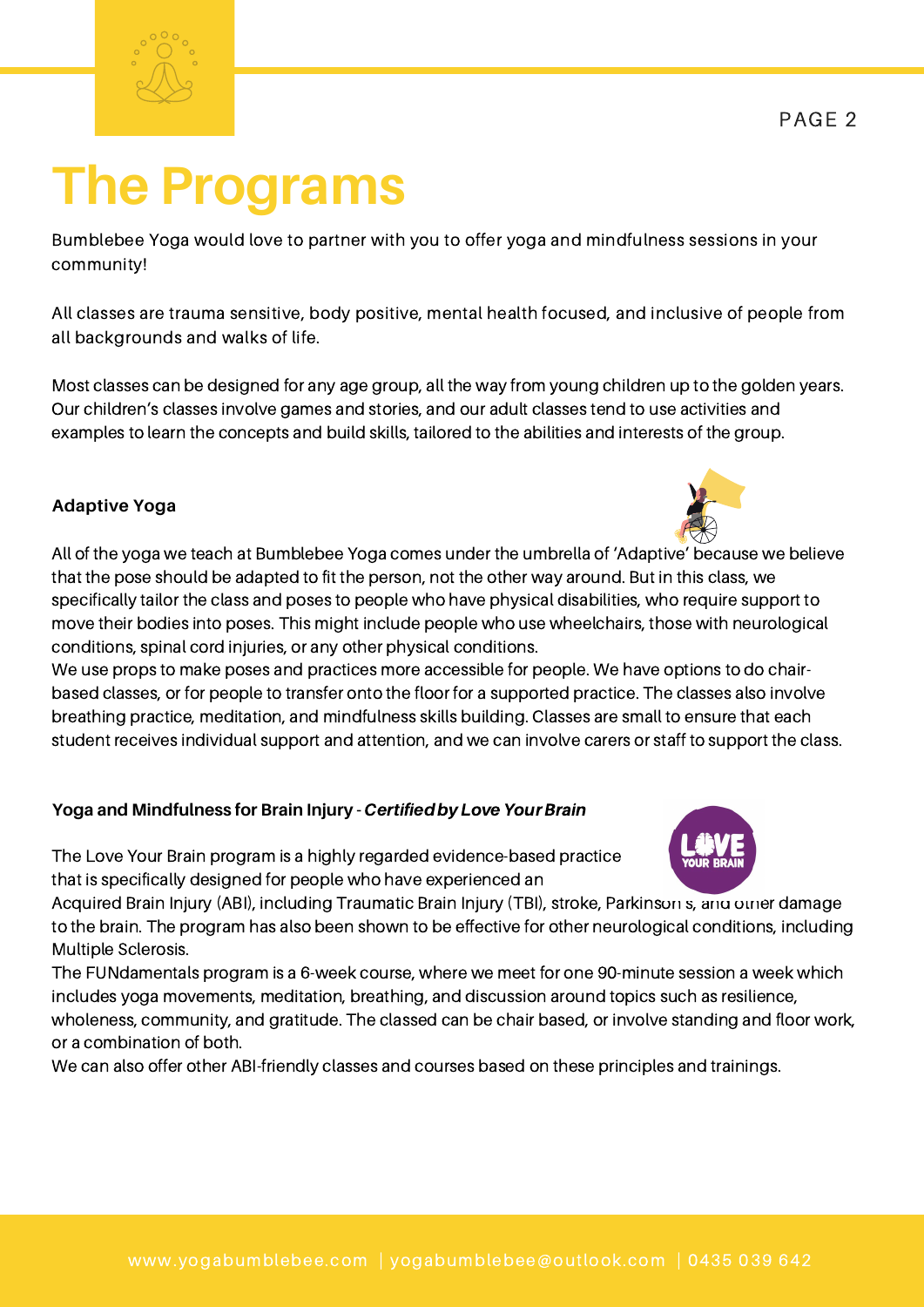### **Chair Yoga**

This seated chair yoga class involves no weight bearing poses, so the whole sequence can take place completely from a chair. It can be designed to be suitable for people with varying levels of mobility and range, including people who use wheelchairs or other mobility aids. The class also involves breathing, meditation, and mindfulness practice.

#### **Caring for Carers**

This 4-week program can be delivered to carers and staff. We focus on the wellbeing and self-care needs of people living and working in caring roles using evidence-based approaches. It involves some yoga and mindful movement, mindfulness skill building, breathing and meditation, and self-care development. This course also includes a bundle of resources and information for you to keep.

#### **Custom Courses**

Of course, we understand that the nature of disability is incredibly unique to different participants! We can custom build a course that includes the elements you or your group are interested in and work together to meet your needs. Some other examples of what we can organise are:

- Audio description classes for people who are Blind or have vision loss
- Auslan supported classes for people who are Deaf or hard of hearing
- Family sessions for people with disabilities and their carers or families
- Classes for groups with mixed abilities and needs
- Sessions or discussion groups that are themed around self-compassion and self-care
- Mental health psychoeducation with mindfulness skills building

## **The Programs**

#### **Sensory Yoga**

Our sensory classes are designed to be suitable for those who are neurodiverse or have an intellectual disability. This might include people who are on the Autism Spectrum, experience Attention Deficit or Hyperactivity, have a developmental delay, or are otherwise sensitive to sensory experiences. The classes involve some movement and yoga poses, sometimes games or activities, some breathing and mindfulness, and some grounding using different sensory tools. We also tend to use more simple and accessible language, and teach in a way that everyone understands.

Classes are small to ensure each student gets attention, and to prevent overstimulation. We have options to involve parents, carers, or staff to support the participants.





PAGE 3